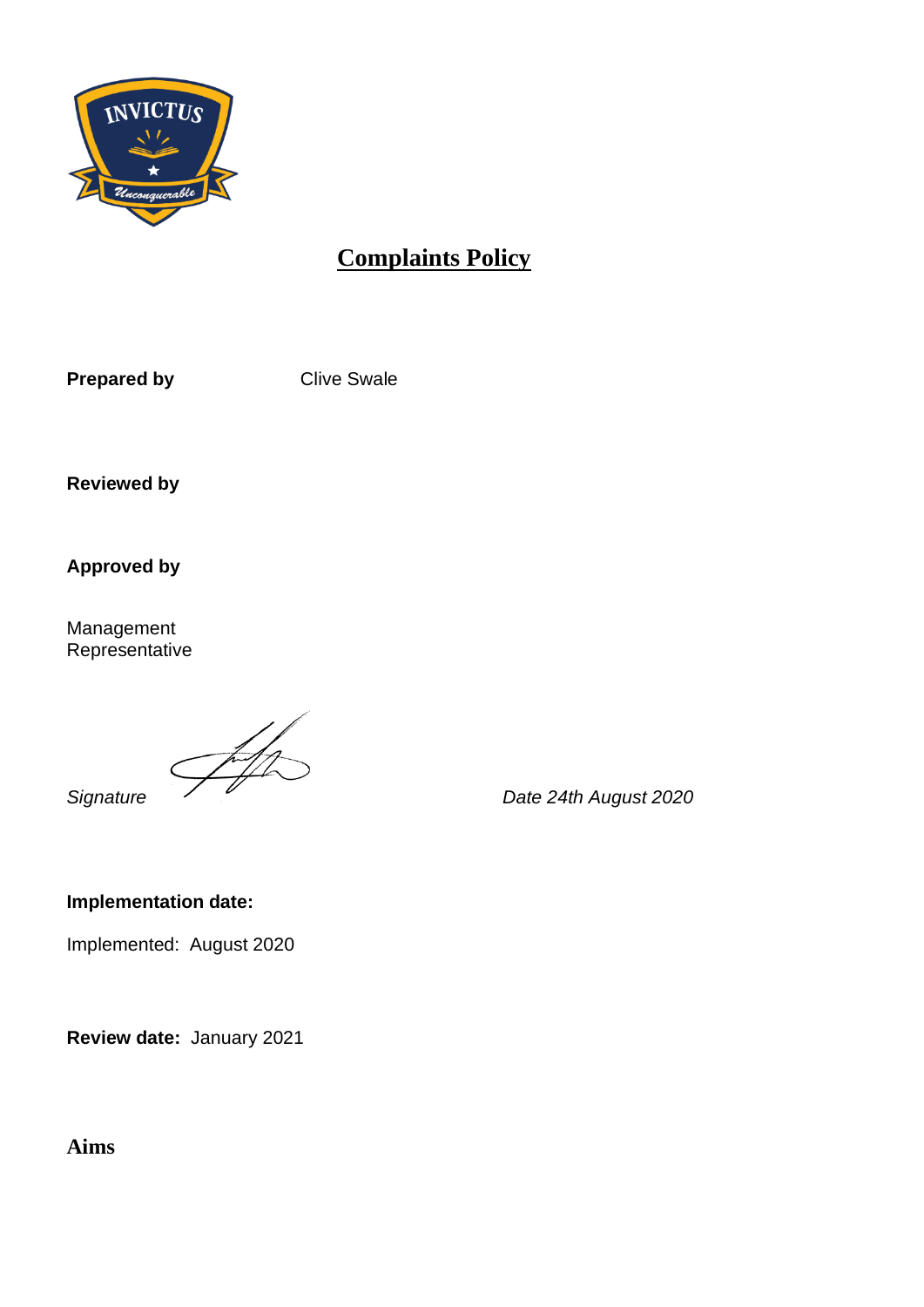The Complaints Policy applies to all parents and students at Invictus International School.

Invictus International School welcomes suggestions and comments from parents, and takes seriously complaints and concerns that they may raise. This document will show you how to use our complaints system.

A complaint will be treated as an expression of genuine dissatisfaction, which needs a

response. We wish to make sure that:

- parents wishing to make a complaint know how to do so.
- we respond to complaints within a reasonable time and in a courteous and efficient way.
- parents realise that we listen and take complaints seriously.
- we take action where appropriate.

### **'How should I complain?'**

Parents should always know how they can raise concerns or lodge a formal complaint and so a copy of the policy is published on the School's website. Parents may request details about the number of formal complaints made in a preceding school year.

You can talk directly to any member of staff, write, email or telephone. Please be as clear as possible about what is troubling you. Any member of staff will be happy to help. It may be best to start with the person most closely concerned with the issue – your child's class teacher or form tutor, or to raise concerns over sport or games with the subject leader for PE. They may be able to sort things out quickly, with the minimum of fuss. However if the matter is not dealt with to your satisfaction you may take the matter to a more senior member of staff, for example the Head of Department or a member of the School Leadership Team or the Principal. In such instances, you are strongly encouraged to complete and submit the complaints form attached to this policy (Appendix 1).

### **'I don't want to complain as such, but there is something bothering me'.**

The School is here for you and your child, and we want to hear your views and your ideas. Contact a member of staff, as described above.

#### **'I am not sure whether to complain or not'.**

If, as parents, you have concerns, you are entitled to express them. If in doubt, you should contact the school, as we are here to help.

#### **Procedures should be as speedy as possible – consistent with fairness to all concerned**

Each stage of the procedure has specified time limits. Where it is not possible to meet these, information about progress must be given to the complainant. Care should be taken not to drag things out with unnecessary bureaucracy.

#### **Support for a person complained against**

Staff who may be questioned as part of a complaints procedure investigation must feel they are being treated in a fair way and that they too will have an opportunity to put their case. They should be told about the procedure and be kept informed of progress. There is a crucial balance to be maintained between supporting the individual so that his/her rights and reputation are protected, and investigating a complaint thoroughly and impartially.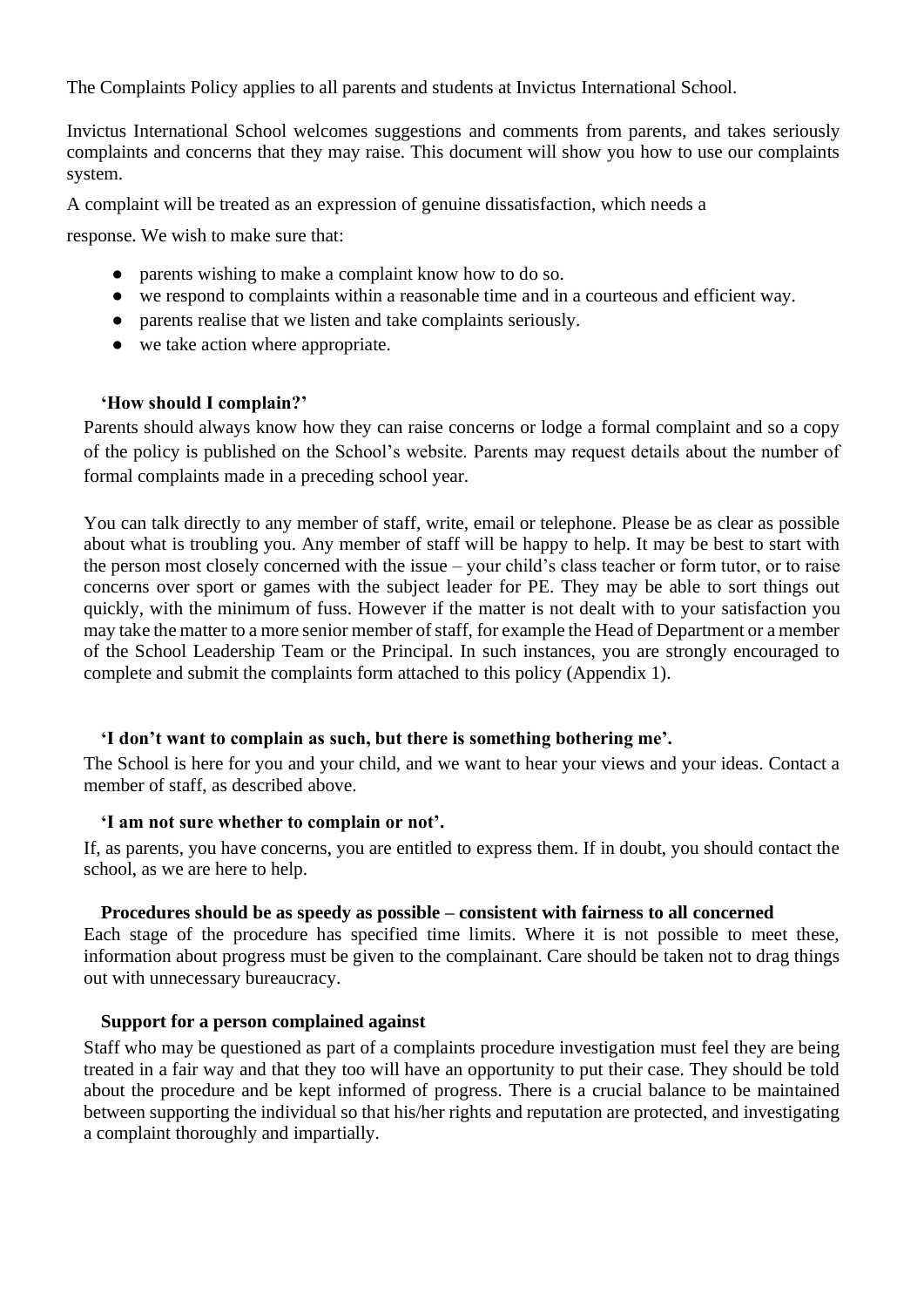The complaints procedure is distinct from formal disciplinary proceedings for staff and this must be made clear to all concerned. There may be occasions where a complaint launches a disciplinary procedure which puts the complaints procedure on hold. If so, the complainant should be informed of this and any non- disciplinary aspects of the complaint should be dealt with by the usual complaints procedures; the complainant should be 'up-dated' every three weeks on the likely further delay. It may be clear after the disciplinary procedures have been completed, that particular responses to the complainant are required (e.g. an apology or an explanation of new policies to avoid a similar problem again).

#### **'What happens about confidentiality?'**

Your complaint or concern will be treated in a confidential manner and with respect. Knowledge of it will be limited to the Principal and those directly involved. The Education Group Board may also need to be informed. It is the School's policy that complaints made by parents should not rebound adversely on their children.

We cannot entirely rule out the need to make third parties outside the school aware of the complaint and possibly also the identity of those involved. This would only be likely to happen very rarely where, for example, a child's safety was at risk or it became necessary to refer matters to the police. You would be fully informed if this were to be the case.

While information relating to specific complaints will be kept confidentially on file, anonymous complaints may not be pursued.

Action, which needed to be taken under staff disciplinary procedures as a result of complaints, would be handled confidentially within the school.

#### **Redress**

If the outcome of the complaint procedure shows the School is at fault, it is often sufficient to provide redress in the form of an acknowledgement that the complaint is valid. Alternatively, it may be appropriate to offer one or more of: an apology, an explanation, a promise that the event complained of will not recur, an undertaking to review School policies or practices in the light of the complaint, or, in appropriate circumstances, financial compensation. Fear of litigation should not prevent the School from admitting to parents when mistakes have been made, but the Education Group Board should be made aware of the situation.

#### **Staff awareness and training**

School staff, including non-teaching staff, should be familiar with the procedures so that they can advise parents. Potentially a great many staff are involved in handling complaints, especially at the informal level. Their confidence in doing so depends on their having clear information about the procedures, reassurances that senior staff are committed to the procedures and some basic training in the practical interpersonal skills needed in dealing with people who are upset or angry. All school staff should have clear information about which staff have which responsibilities at School so that parents do not get continually passed from one to another.

### **Record keeping**

If complaints are to contribute to raising the quality of education, then they need to be recorded and monitored termly by senior staff; Invictus International School commits to doing so.

Recording should begin at the point when a concern or initial complaint has become the kind of complaint that cannot be resolved on the spot but needs investigation and/or consultation with others in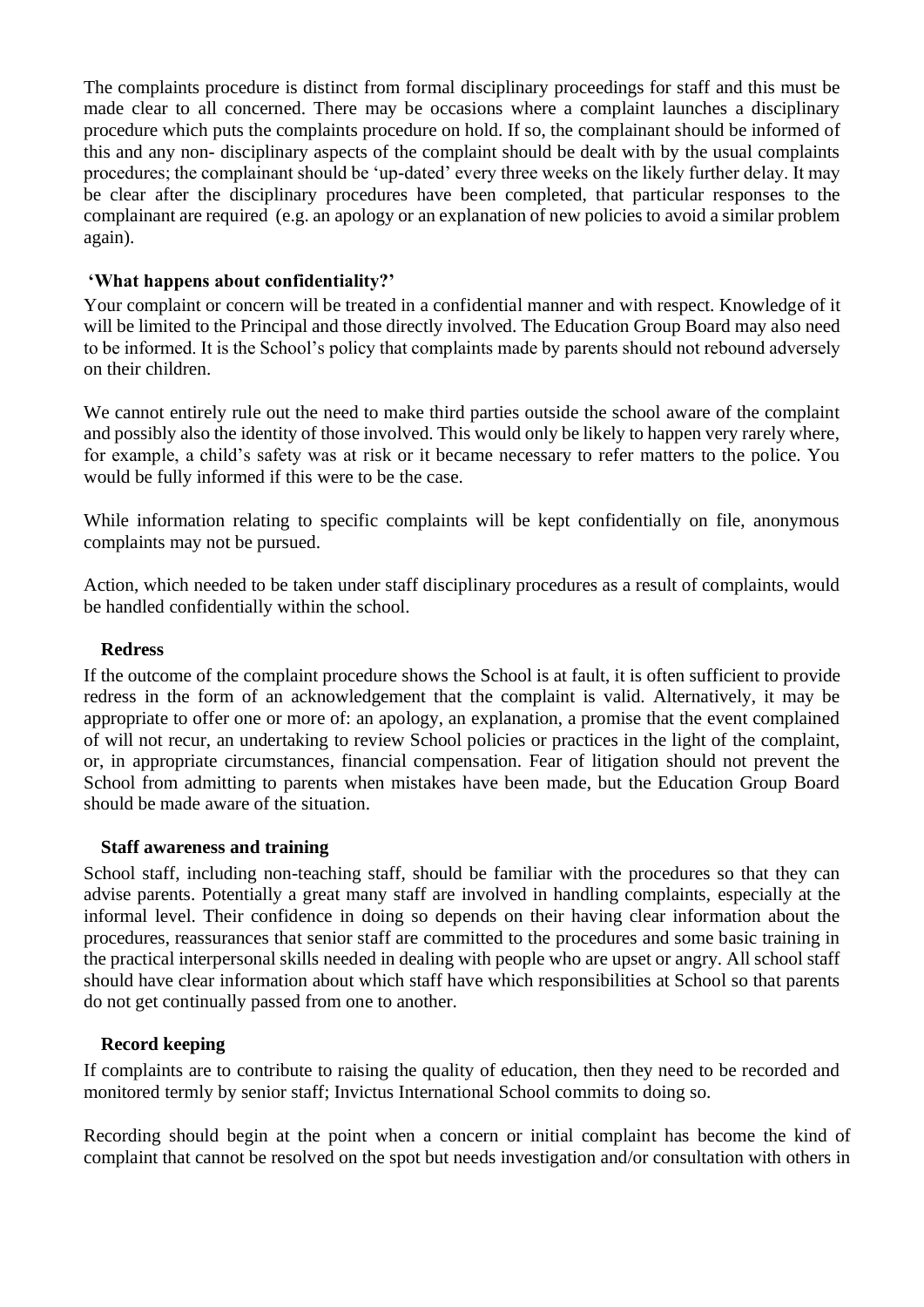the School and will require a later report back (either orally or in writing) to the parent.

Recording at the earliest stages need only be a very basic record of the complaint, giving the date, name of parent and general nature of the complaint.

### **STAGE 1: THE FIRST CONTACT: GUIDELINES FOR DEALING WITH CONCERNS AND COMPLAINTS INFORMALLY**

- 1.1 The vast majority of concerns and complaints can be resolved informally. There are many occasions where concerns are resolved straight away through the Homeroom teacher, Year Tutor/Subject Teacher or depending on whom the parents first approached.
- 1.2 Parents must feel able to raise concerns with members of staff without any formality, either in person, by telephone, by e-mail or in writing (not via social media). On occasion it may be appropriate for someone to act on behalf of a parent.
- 1.3 At first it may be unclear whether a parent is asking a question or expressing an opinion rather than making a complaint. A parent may want a preliminary discussion about an issue to help decide whether he or she wishes to take it further.

#### **Procedure: Stage 1**

- 1.a Parents have an opportunity for discussion of their concern with the appropriate member of staff who clarifies with the parent the nature of the concern reassuring them that the School wants to hear about it. The member of staff may explain to the parent how the situation happened. It can be helpful to identify at this point what sort of outcome the parent is looking for.
- 1.b If the member of staff first contacted cannot immediately deal with the matter, he/she makes a clear note of the date, name, contact address (email address) or phone number.
- 1.c Any member of staff will know how to refer, if necessary, to the person with responsibility for the particular issue raised by the parent. She/he will check later to make sure the referral has been successful.
- 1.d On certain major issues, SLT may decide to deal with concerns directly at this stage.
- 1.e If the concern relates to the Headteacher/Principal, the parent is advised to contact the Chair of the Education Group Board (Edmund Lim). He can be contacted through email (email address available from school office).
- 1.f The staff member dealing with the concern makes sure that the parent is clear what action (if any) or monitoring of the situation has been agreed, putting this in writing only if this seems the best way of making things clear.
- 1.g Where no satisfactory solution has been found **within 5 days**, parents are asked if they wish their concern to be considered further. If so they are given clear information, both orally and in writing about how to proceed and about any independent advice available to them.

### **STAGE 2: REFERRAL TO SLT FOR INVESTIGATION**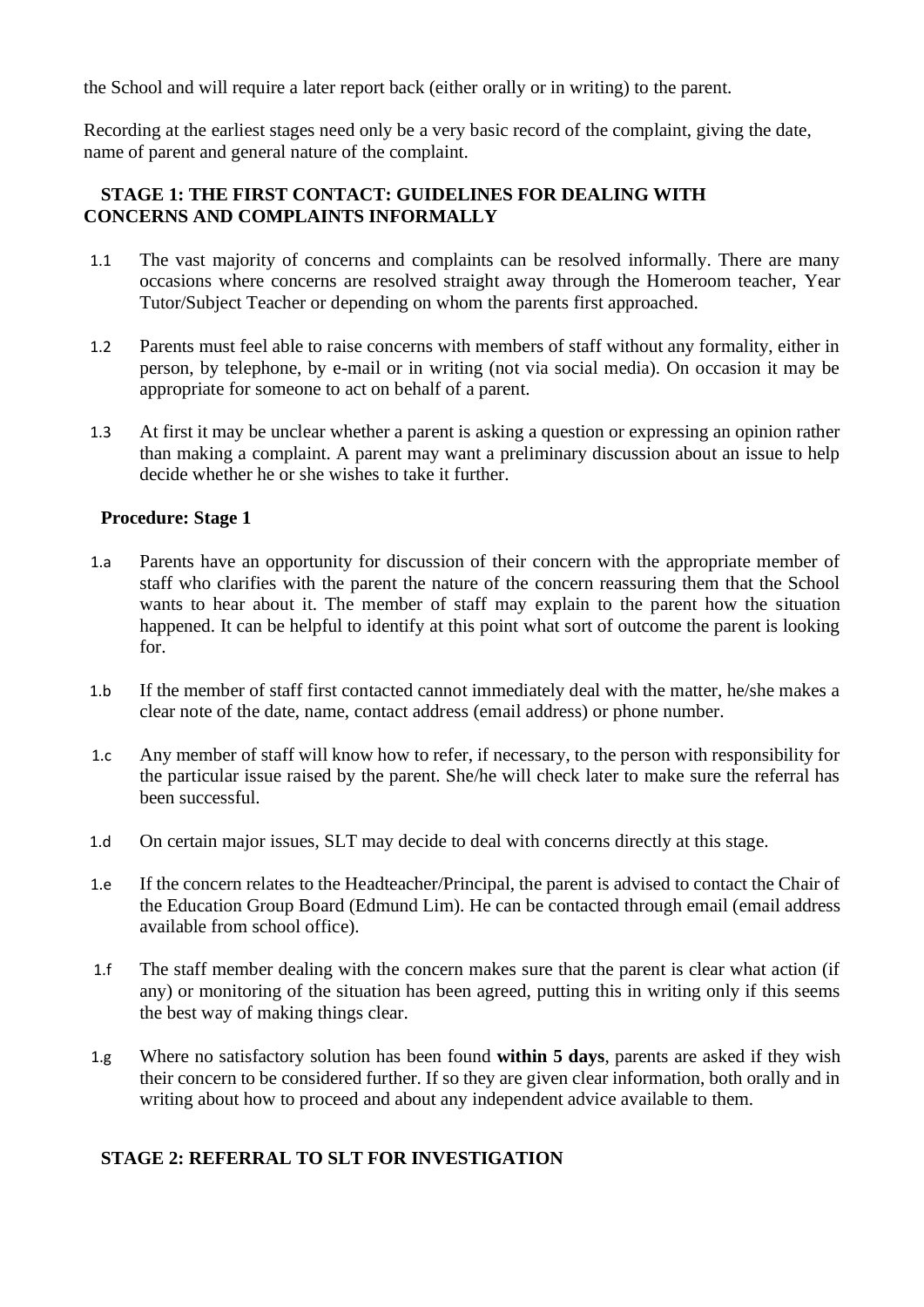- 2.1 At this stage it has become clear that the concern is a definite complaint. In some cases SLT has already been involved in looking at matters; in others it is their first involvement. In either case, it is helpful for SLT (or the person delegated to investigate) to use guidelines to ensure consistency among cases, and to make sure that nothing happens at this stage which could make it difficult for later stages to proceed smoothly.
- 2.2 As SLT is responsible for the day-to-day running of the school, they have responsibility for the implementation of a complaints system, including the decisions about their own involvement at various stages. One of the reasons for having various 'stages' in a complaints procedure is to reassure complainants that their grievance is being heard by more than one person. SLT should make arrangements to ensure that their involvement will not predominate at every stage of a particular complaint. For example arrangements may be made for other staff to deal with parents' concerns at stage 1, whilst the SLT deals with contacts with parents at stage 2. Even at that stage the SLT may designate another member of staff to collect some of the information from the various parties involved. In some cases, the SLT may be so involved at stage 1, that stage 2 has to be carried out by the Principal or a member of the Education Group Board.

#### **Procedure for Stage 2**

- 2.a SLT (or designate) acknowledges the complaint orally or in writing **within 5 working days** of receiving the written complaint. The acknowledgement gives a brief explanation of the School's complaint procedure and a target date for providing a response to the complaint. This should normally be **within 10 working days**; if this proves impossible, a letter is sent explaining the reason for the delay and giving a revised target date.
- 2.b SLT (or designate) provides an opportunity for the complainant to meet to supplement any information provided previously. It is made clear to the complainant that if she/he wishes, she/he may be accompanied to any meeting by a friend, relative, representative, or advocate who can speak on his or her behalf; and that interpreting facilities are available if needed.
- 2.c If necessary, SLT (or designate) should interview witnesses and take statements from those involved. If the complaint centres around a student, the student should also be interviewed. Students would normally be interviewed with parents/guardians present. In some situations, circumstances may prevent this e.g. where this would seriously delay the investigation of a serious/urgent complaint or where particular circumstances mean that a student has specifically said that they would prefer that parents or guardians were not involved. In such circumstances another member of staff with whom the student feels comfortable should be asked to attend. If a member of staff is complained against, the needs of that person should be borne in mind.
- 2.d SLT (or designate) keeps written records of meetings, telephone conversations and other documentation.
- 2.e Once all the relevant facts have been established, SLT (or designate) should then produce a written response to the complainant, or may wish to meet the complainant to discuss/resolve the matter directly.
- 2.f A written response includes a full explanation of the decision and the reasons for it. Where appropriate, this includes what action the School will take to resolve the complaint. The complainant is advised that should s/he wish to take the complaint further, s/he should notify the Chair of the Governing Board **within five weeks** of receiving the outcome letter.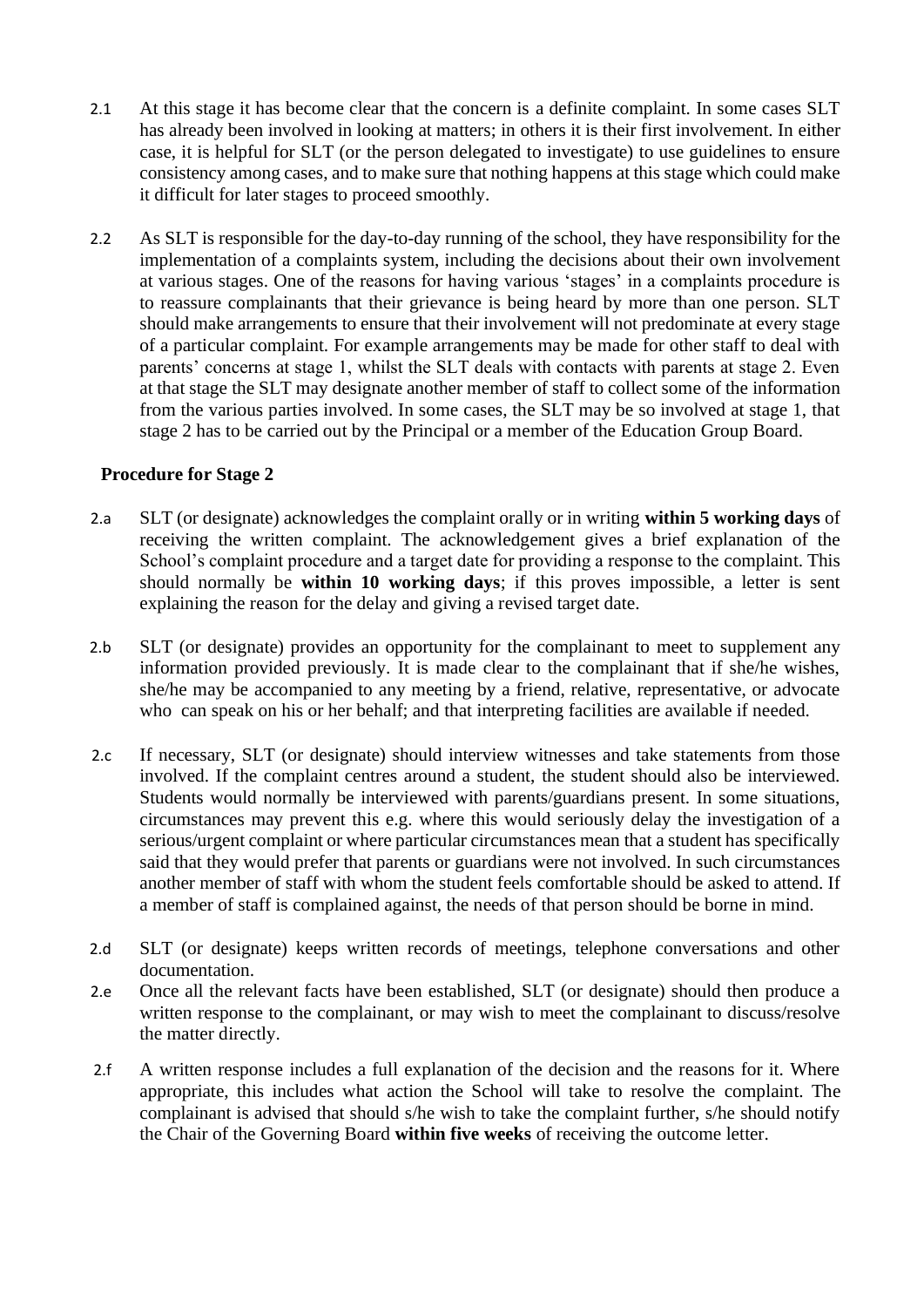2.g If a complaint is against the action of SLT, or if they have been very closely involved at stage 1, the Chair of the Governing Board should carry out all the stage 2 procedures.

### **STAGE 3: REVIEW BY THE EDUCATION GROUP BOARD**

#### **'What if I am not satisfied with the outcome?'**

- 3.1 Complaints rarely reach this formal level, but it is important that the Board is prepared to deal with them when necessary.
- 3.2 It is important that this review not only be independent and impartial but that it be seen as so. Therefore, individual complaints should not be considered by the Board as serious conflicts of interest can arise; for example, in exceptional circumstances a complaint may result in disciplinary action against a member of staff and Board might be required to give an unprejudiced hearing to an appeal by the member of staff concerned. Similarly some Board members might have previous knowledge of the problem which led to the complaint and would be unable to give fair unbiased consideration to the issue.
- 3.3 Many complaints are inevitably seen by parents as being 'against' a particular member of staff and their actions. However, all complaints which reach this stage will have done so because the complainant has not been satisfied by the response from SLT at an earlier stage of the procedure, and it may be appropriate for the Board to consider that the complaint is against the School rather than against the member of staff whose actions led to the original complaint.

### **PROCEDURE FOR REVIEW BY THE EDUCATION GROUP BOARD**

- 3.a The complainant shall submit a written request ('the Request') to the Secretary to the Boards for the complaint to proceed to stage 3. The complainant shall submit as part of the Request a full written statement of their claim and details of any witnesses it wishes to attend the Meeting (as defined in Clause 3.c.2). Following receipt of the Request and statement by the Secretary to the Board the procedures set out below will be followed.
- 3.b The Chairperson of the Board will convene the Complaints Panel in accordance with the following requirements:
- 3.b.1 The Panel shall consist of three people including not less than one independent member with the remainder consisting of one or two Board members nominated from members of the Education Group.
- 3.b.2 In convening the Panel, the Chairperson shall be sensitive to issues of race, gender and religious affiliation.
- 3.b.3 The Board members nominated to the Panel shall have had no prior involvement with the complaint.
- 3.b.4 The independent member(s) will be selected along the guidelines issued by Invictus Education Group. This means suitable people will be those who have held positions of responsibility and who are used to analysing evidence and putting forward balanced arguments/points. It would add standing if this person had some standing in the local community. In this connection serving or retired business people, heads or senior members of staff at other schools and people with a legal background may be considered suitable.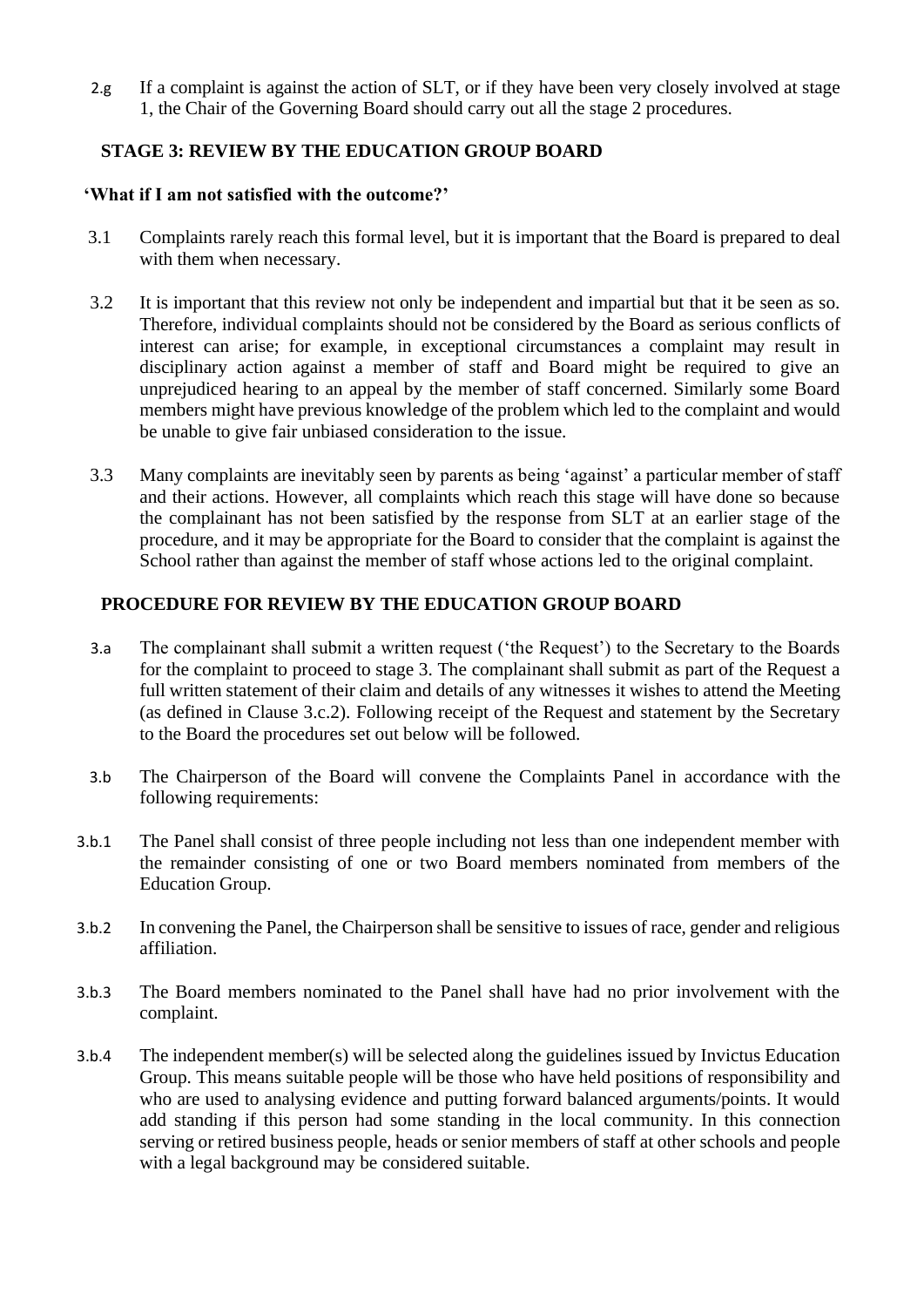- 3.b.5 The Panel will ensure that minutes are kept of all its proceedings.
- 3.b.6 In the event that a member of the Panel becomes ill or is otherwise incapable of continuing to serve on the Panel then the Panel will be entitled to co-opt another Board member or independent member (as may be required).
	- 3.c The Chairperson will write to the complainant (with a copy to the Principal) to acknowledge receipt of the Request and statement ('The Acknowledgement!'). The Acknowledgement shall inform the complainant that:
- 3.c.1 The complaint is to be heard by a Panel constituted in accordance with (Clause 3.b) of this procedure.
- 3.c.2 All documents on which the complainant wishes to rely at the meeting to hear the complaint ('the Meeting') must be submitted to the Chairperson **within 28 days** after receipt of the Acknowledgment by the complainant.
	- 3.d The Chairperson shall submit to the Panel members and to SLT copies of the complainant's Request and all supporting documents without delay after receipt. SLT shall be invited by the Chairperson to submit a written report to the Panel in response to the complainant's Request. SLT may invite members of staff directly involved in matters raised by the complainant to respond in writing to the complaint set out in the Request.
	- 3.e If the complainant's Request contains matters that have not been raised previously or which sets out a claim that is substantially different to that which was investigated under stage 1 or stage 2 of this complaints procedure then SLT can request that the stage 2 procedure be repeated. In those circumstances the stage 3 procedure will be suspended until the repeated stage 2 procedure has been concluded. In the event that there is a dispute as to whether the stage 2 procedure should be repeated the Chairperson's decision shall be final.
	- 3.f As soon as possible after the complainant's Request have been received by the Chairperson, the Chairperson will write and inform the complainant, SLT and members of the Panel at least 15 working days in advance of the date, time and place of the Meeting and the manner in which it is to be conducted. This letter will also notify the parties of the matters set out below in (Clause 3.g).
	- 3.g The following rules shall apply to the hearing of any complaint:
- 3.g.1 The complainant has the right to be accompanied to the Meeting by a friend/interpreter whose identity must be notified to the Chairperson not less than 5 working days before the Meeting.
- 3.g.2 SLT must notify the Chairperson not less than 5 working days before the Meeting of the identity of anyone who will be attending the Meeting at her request. This can include members of staff directly involved in matters raised by the complainant.
- 3.g.3 No further documentary evidence can be submitted by the complainant later than 5 working days before the Meeting.
- 3.g.4 SLT report and any supporting documentation shall be submitted to the Chairperson not later than 5 working days before the Meeting.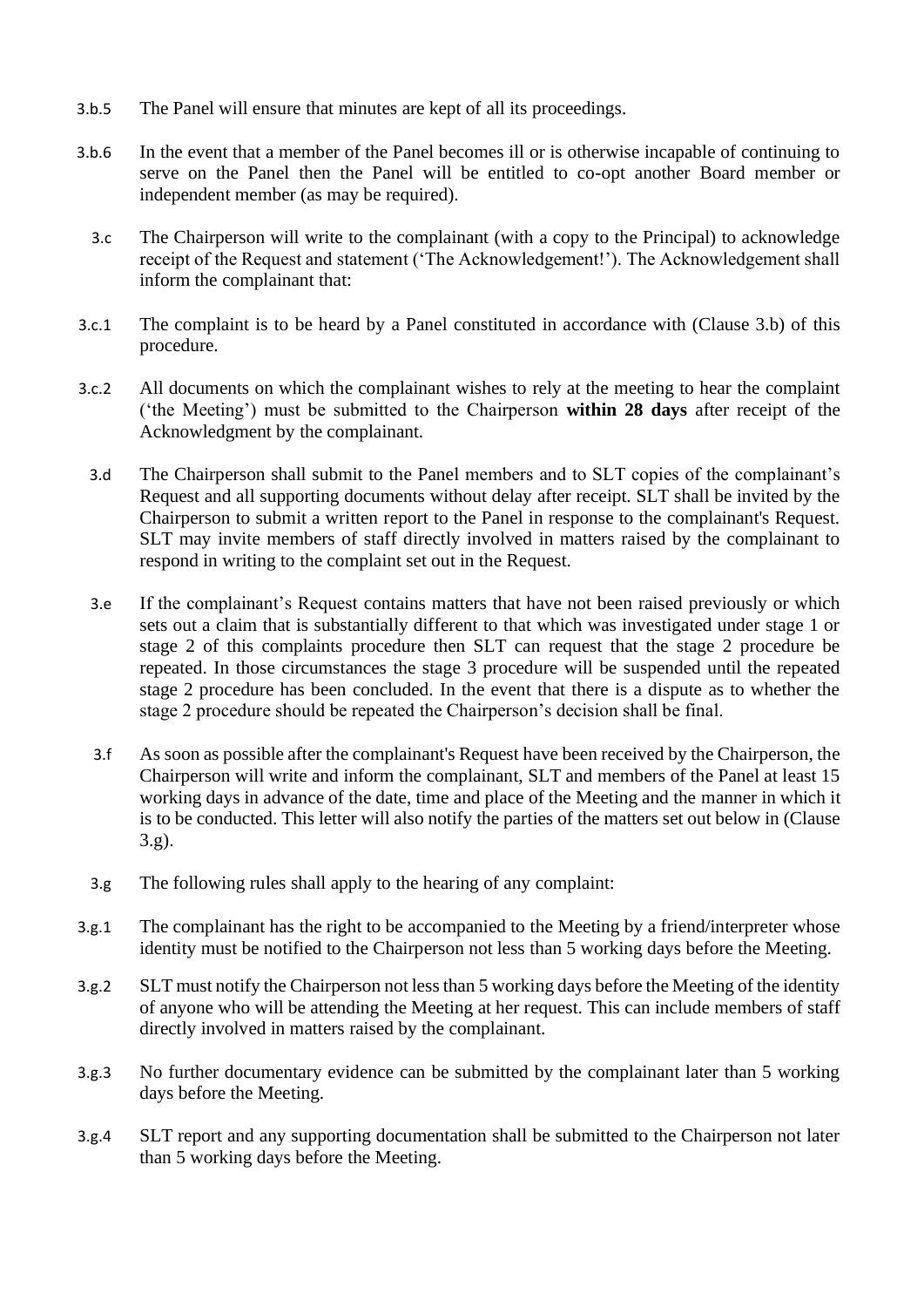- 3.g.5 The Chairperson shall supply copies of any further documents submitted by the complainant, the SLT report and any supporting documentation to the Panel and to the other party as soon as the same are received. He will also notify the Panel, the complainant and SLT of the identity of everyone attending the Meeting.
- 3.h If the Panel decides that it wishes to hear from any witnesses at the Meeting it shall inform the Chairperson who shall notify such witnesses of the date time and place of the Meeting and request them to attend.
- 3.i The Meeting will be conducted in two parts. The Panel will first hear from the complainant. Only the complainant, any witnesses notified under and any representative notified under will attend. The Panel will then hear from SLT and any persons notified under. Only SLT and any persons notified will attend. The two parts of the Meeting will be held separately and in private. Except in unusual circumstances, the Panel will hold both parts of the Meeting on the same day.
- 3.j At the Meeting, the Panel shall be free to question the complainant, SLT, any staff in attendance and any witnesses requested by the Panel under (Clause 3.f).
- 3.k The Panel shall issue a report of findings and recommendations within 5 working days of the Meeting. The report will be sent to the Chairperson who shall send it to SLT, the complainant and Board. The report will either be a final report or an interim report. A copy of this report will be available for inspection on the school premises. The Panel will issue an interim report where it considers that it requires additional documentation or additional witness evidence to enable it to reach a final conclusion.

The interim report will confirm what more the Panel requires and:

Any additional documentation requested in the interim report shall be supplied to the Chairperson within 5 working days after receipt of the interim report by the party called upon to produce additional documentation.

In the event that the Panel wishes to hear from further witnesses it shall arrange to do so as soon as practicable.

- 3.l In the event that an interim report has been issued under (Clause 3.k), the Panel will issue its final report within 10 working days after the additional documentation requested has been submitted to it or after the Panel have interviewed the further witnesses (as the case may be).
- 3.m The role of the Panel is to determine issues of fact.
- 3.n The final report of the Panel will be considered by the Governing Board, which will agree a response which will be notified to the complainant and SLT within 28 days after the date on which the final report was issued. A copy of the Panel's findings and recommendations will be sent by electronic mail or otherwise given to the complainant and, where relevant, the person complained about and be available for inspection on the School premises by the proprietor and SLT.
- 3.o In the event that the time limits set out in this [Clause 3] cannot be complied with due to the absence of SLT or the complainant or for any other reason beyond the parties' control, the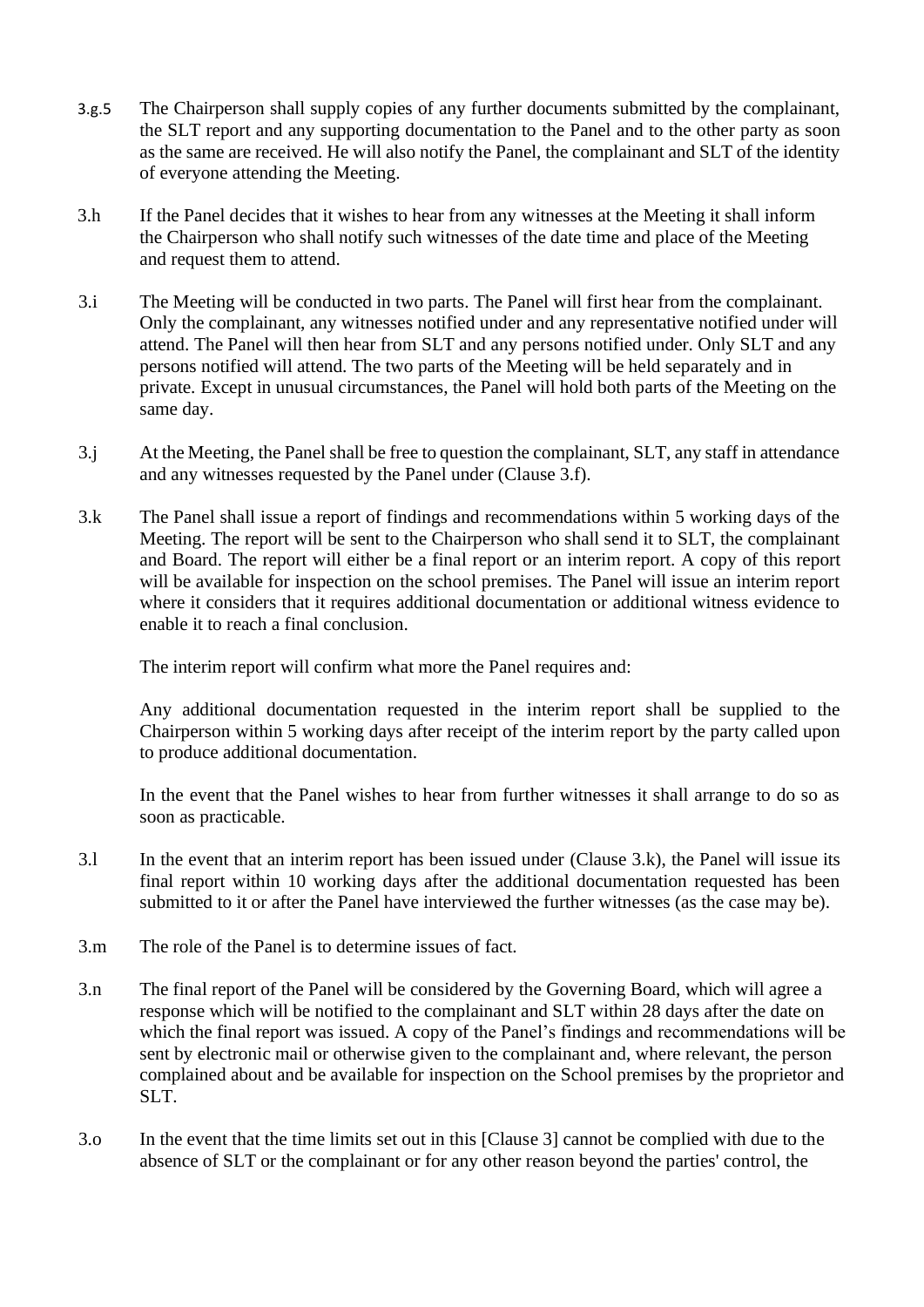Clerk to the Governors shall seek to agree a revised timetable with the parties to procure the conclusion of stage 3 of the complaint as quickly as is reasonably possible.

3.p All correspondence, statements and records relating to individual complaints are to be kept confidential except where local legal requirements permit access.

We hope that we will be able to satisfy your concerns. If we do not, you may wish to seek independent legal advice.

Most importantly though, the school recognises and acknowledges your entitlement to complain and we hope to work with you in the best interests of the children and young people in our care.

### Appendix 1 SLT Complaint Referral Form

| Name of Student:                             |                |
|----------------------------------------------|----------------|
| Names of those with Parental responsibility: |                |
| Preferred Contact Method Details             |                |
| Date:                                        | Signature:     |
| Details of Complaint. (inc date)             |                |
| Date Received:                               | SLT Signature: |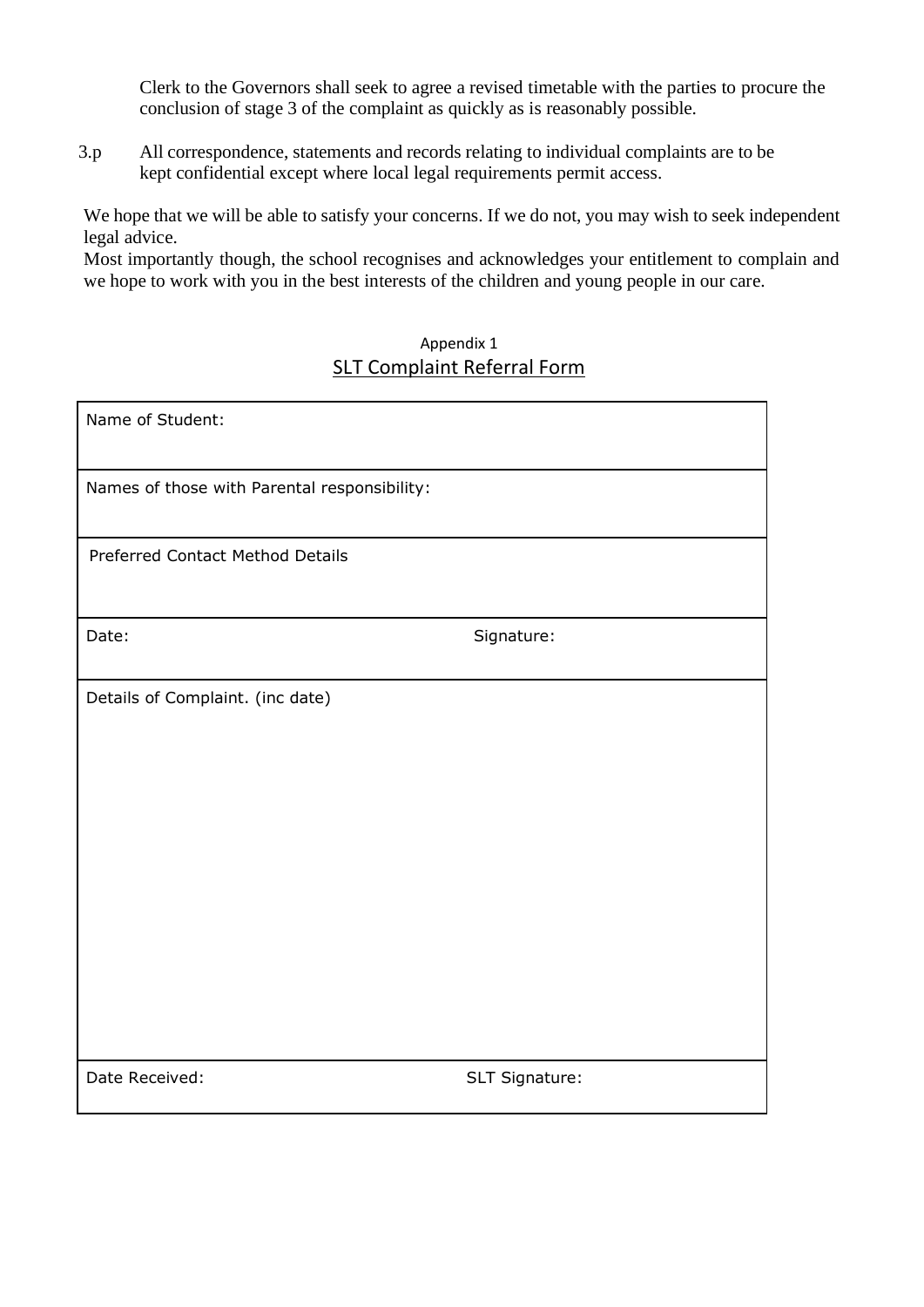Investigation Outcome:

Date Parent Notified: SLT Signature:

Further Action/Next Step/Resolution:

Date:

#### **Formal Complaint: Referred to Invictus's Education Board**

Name of Student:

Names of those with Parental responsibility:

Address of Parents/ Guardians:

Telephone numbers:

I/We, having parental responsibility for the above named student request that a committee of the Education Group Board carries out a review of a formal complaint. I/We understand the referral procedure outlined Parents' Complaints Policy and we agree to abide by its terms. I/We also agree that the proceedings are and will remain confidential and that this review will be final subject to any legal rights that may exist. The grounds upon which we ask for a review and the matters which we wish to discuss and to ask the sub-committee to take into account are set out in the attached letter. I/We understand that we may be accompanied at the Review Hearing. We also understand that that person attends only to provide support and not to act as a representative.

Signature:

Full name: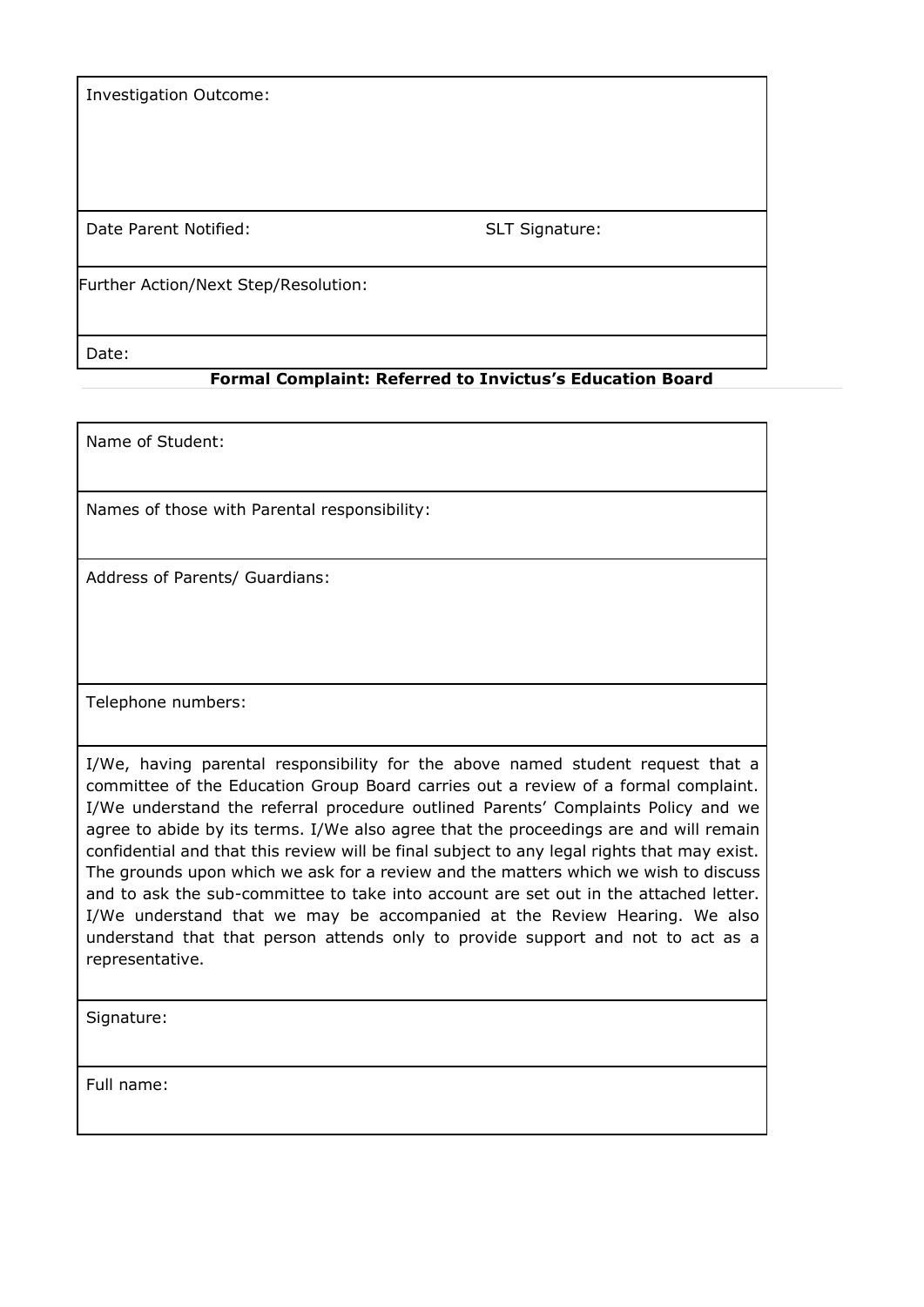|  |  | Preferred Method of Contact Details: |  |
|--|--|--------------------------------------|--|
|--|--|--------------------------------------|--|

Relationship to student:

Date: